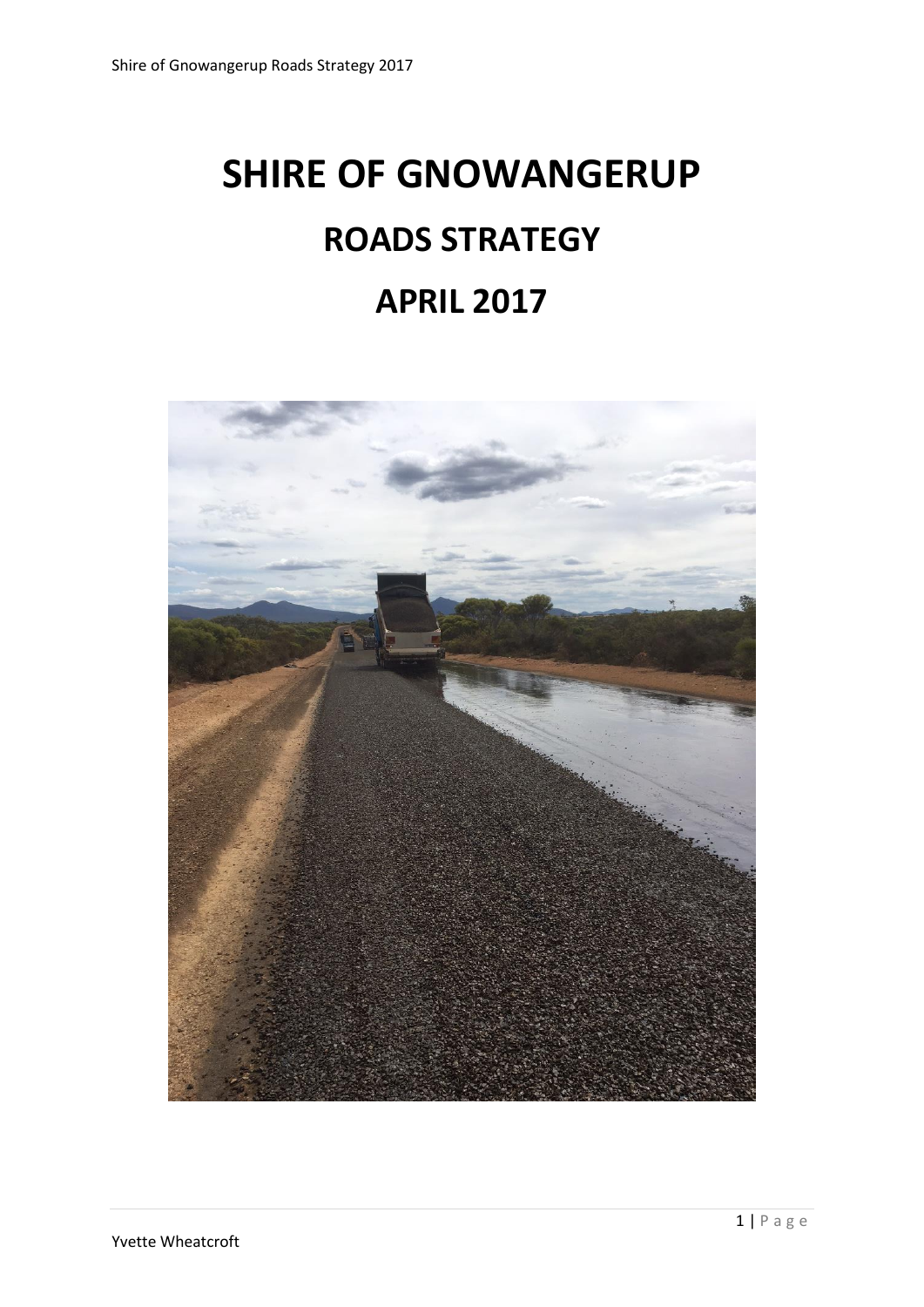#### Executive Summary

The primary function of a road is to allow the transportation of people and goods from one place to another. At one end of the scale, regional roads provide a high degree of mobility, by safely and efficiently moving high volumes of traffic, often at high speeds, over relatively long distances. The function of these roads is consistent with the function of 'highways' and 'main roads' as described in the Main Roads Act 1930 and this type of road is accepted as the responsibility of the State Government.

At the other end of the scale, the function of local streets and rural roads is primarily to provide access to abutting properties and land uses and connectivity between local districts and to main roads. They are characterised by a lower speed environment with closely spaced driveway access. These types of road are accepted as the responsibility of Local Government.

With the introduction of recent legislation, Local Governments are now required to have Asset Management Plans to openly manage their infrastructure. These plans are to ensure that Councils are planning to maintain their assets including the road network, adequately into the future. This strategy is part of Council's overall policy to introduce 'best practice' techniques in the routine maintenance of its infrastructure including sustainable upgrades as the demand increases.

This report has been written to provide the reader with information that will allow them to effectively understand the concepts of asset management. It focuses on the Road Hierarchy and the need to classify roads to a function, and to assign a reasonable 'level of service' for the maintenance of these roads which will satisfy ratepayers and residents, The report also describes the criteria for prioritising upgrades and maintenance of existing roads. It outlines the importance of aligning these levels of service to annual budgets and sourcing funding for the continuous ongoing preservation and upgrade of the road network.

#### Road Hierarchy

The Shire of Gnowangerup has over 1,068 kilometres of roads of which approximately 224kms are sealed and 844kms are unsealed. A road hierarchy for these roads has been developed to classify them by function to provide a standard of service that the Shire can sustainably maintain into the future. The Roads Hierarchy system is an adaption of the Main Roads NAASRA (National Association of Australian State Roads Authorities) Functional Classification System. (Refer to the MRWA Guidelines for Determining and Assigning Responsibility for Roads in Western Australia).

The NAASRA system was adapted for use in WA by developing a set of principles relating to the predominant role, or function of roads, based on the NAASRA definitions and the requirements of the Main Roads Act. These principles were supplemented by a supporting set of assessment criteria that are used to quantitatively determine the function a road performs (see Appendix A). This assessment allows roads to be grouped into one of nine classes according to their function, and administrative responsibility is assigned according to these classes.

A level of service (LOS) for the management of these roads is determined as guide to the standard that the Shire wishes to achieve with regard to its road network. This LOS is fluid and can change according to customer satisfaction. Regular climate surveys conducted by the Council will determine the LOS rating and any gap that may result. This in turn is linked to the Asset Management Plans.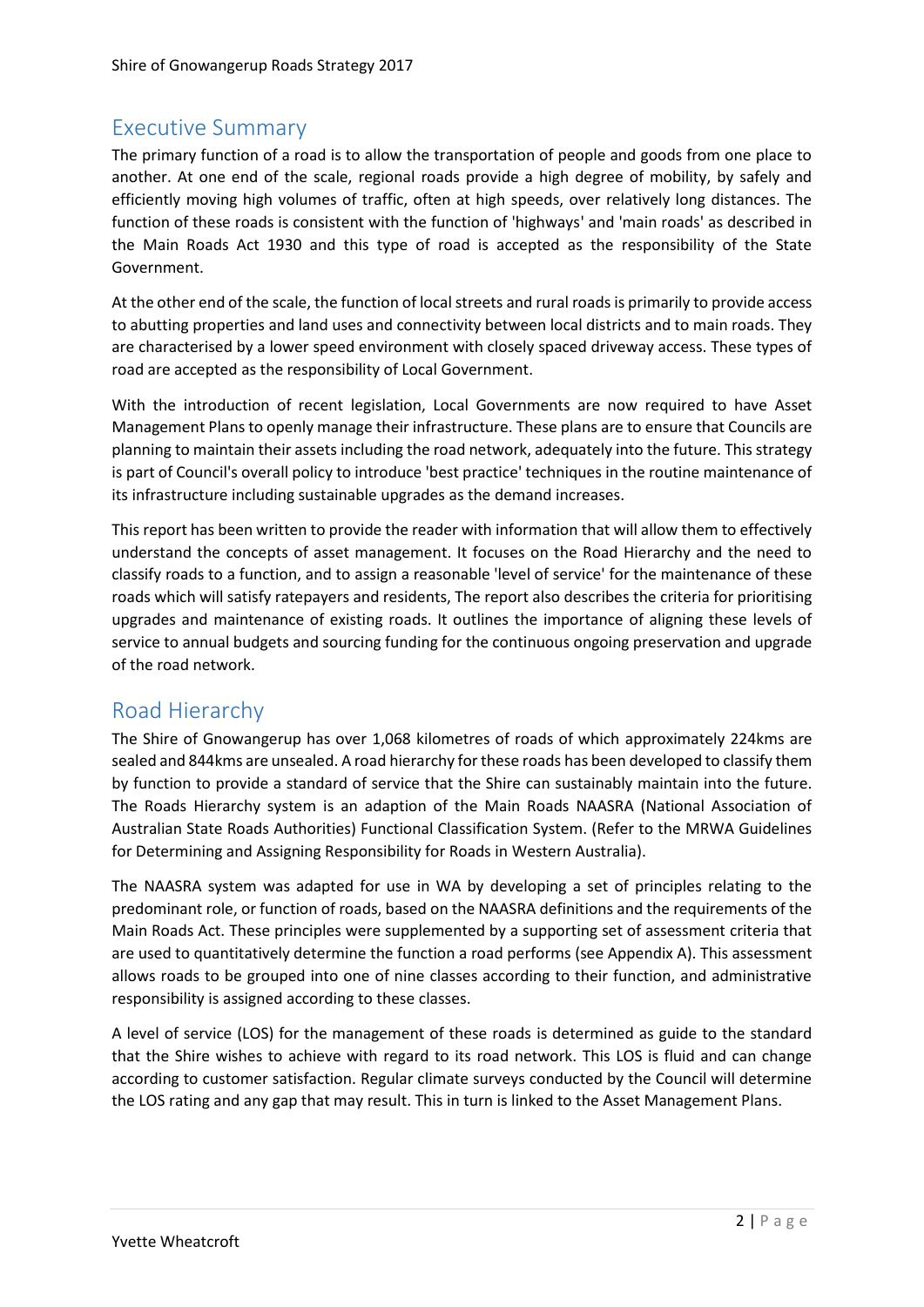#### Road Users

As stated, roads allow transportation of people and goods. The type and volume is dependent on the area, local needs and industry. In general, the roads are built to cater for, at the least, regular vehicular traffic. Many roads are designed and built to cater for other vehicles such as road train trucks, buses and, in some cases, farm tractors.

The road users can be categorized as;

- Ordinary vehicle users (standard sedans, 4 wheel drives)
- $\bullet$  Standard trucks (4/6/8 wheelers and semi-trailers)
- Restricted Access vehicles (RAV) (road trains, over width/length tractors, etc.)
- School buses.

These users have different needs so the network is classified as per these needs and all the roads rated and registered for that user. Ordinary and standard trucks can use all the shire roads (unless a weight, or other, restriction has been imposed).

Details of school bus routes are upgraded regularly. Information on bus routes (which changes regularly) should be available through the Gnowangerup Shire Depot office. Details of roads included in the RAV network can be found on the Main Roads website.

#### Level of Service (LOS)

The road hierarchy is defined by the functions of the road and in turn the level of service (LOS) that the Shire can deliver. In order to provide a uniform standard across the board, typical criteria guidelines have been created to ensure that all roads conform to the minimum LOS. At present, some roads are not constructed to the standard that has been set. The aim of the Asset Management Plan is over time, to source funding to either renew or upgrade the road infrastructure to bring all roads into line with the requisite LOS. The attached (Appendix B) shows the level of service for each type of road based on itsfunction. As mentioned, the LOS is fluid and subject to change to suit either customer satisfaction requirements or funding restraints.

### Funding

There are various sources of funding available to the shire to maintain/upgrade Council infrastructure. These funds vary depending on many factors such as rate base, political influence, etc. The State and Federal Governments are now requesting evidence of good asset management strategies from Local Government. These detailed submissions are rewarded with greater funding providing the Local Government can support its application with robust reasoning and planning.

The different types of funding available for road infrastructure for maintenance and upgrade are:

- $\checkmark$  Shire Rates set by Council, a small portion of the collected rates revenue is allocated to road infrastructure for both maintenance and upgrade.
- $\checkmark$  Federal Assistance Grants (FAGs) these funds are fixed by the Federal Government and a portion is used for road maintenance.
- $\checkmark$  State Road Fund to Local Government
	- o Direct Grants annual fixed amount allocated directly to local government using the Asset Preservation Model formulae and can only be used for road maintenance. Managed by MRWA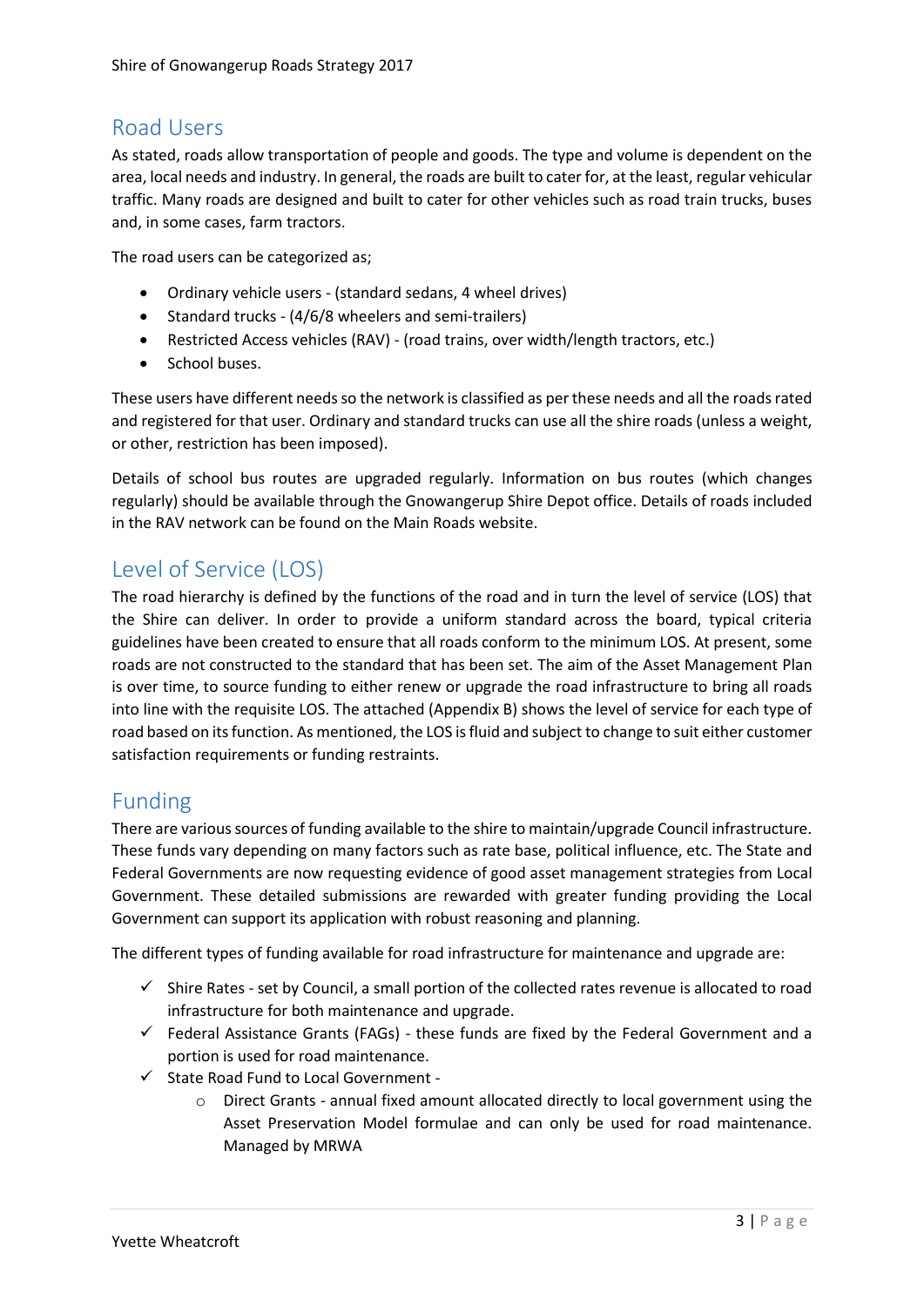- o Road Project Grants these funds are administered through the Great Southern Regional Road Group (RRG). Funding is provided for road preservation and upgrade of roads in the ROADS 2030 Strategy. Funding ration is 2/3 State and 1/3 local government.
- $\circ$  State black spot projects administered through RRG and funding ration is 2/3 state and 1/3 local government.
- o Commodity Routes administered by RRG and MRWA.
- $\checkmark$  Nation Building program (National Black Spot) Administered through the RRG, available for black spot projects and is 100% funded through federal government.
- $\checkmark$  Roads to Recovery (R2R) funded through the federal government these funds are determined every 5 years with Council drawing funds annually. Council can use these funds only on roads, for either maintenance, renewal or upgrade.
- $\checkmark$  WA Natural Disaster Relief and Recovery Arrangements (WANDRRA) funded through the Office of Emergency Management (OEM) and administered by Main Roads WA. These funds are for emergency use and only available if a natural disaster has been proclaimed by OEM. Council fund 25% to a ceiling of expenses to a ceiling of approximately \$153,400 (this changes each year) and is then funded 100% of the subsequent expenses.

*Note: The funds granted to each Council through the RRG vary each year and are subject to the number and priority of submissions received.*

## Regional Road Group (RRG)

RRG's are responsible for assessing local government road funding needs; prioritising Road Projects and Black Spot projects; developing long-term plans for the distribution of Road Projects and Black Spot grants; monitoring and reporting program effectiveness; monitoring expenditure on approved local roads projects; raising relevant issues; and developing regional funding prioritisation guidelines based on recommended standards.

The RRGs are comprised of elected representatives from each Local Government within the road group. The Councils in the Great Southern RRG are;

- Albany
- Broomehill-Tambellup
- Cranbrook
- Denmark
- **•** Gnowangerup
- Jerramungup
- Katanning
- Kent
- Kojonup
- Plantagenet
- Ravensthorpe
- Woodanilling

A 'technical working group' comprised of Local Government staff supports these groups and administrative support is provided by Main Roads WA.

Endorsed by the GSRRG, the "Roads 2030 Strategy" is a document that lists all roads of significance in the great southern area. Councils submit roads that they consider essential to preserve/renew or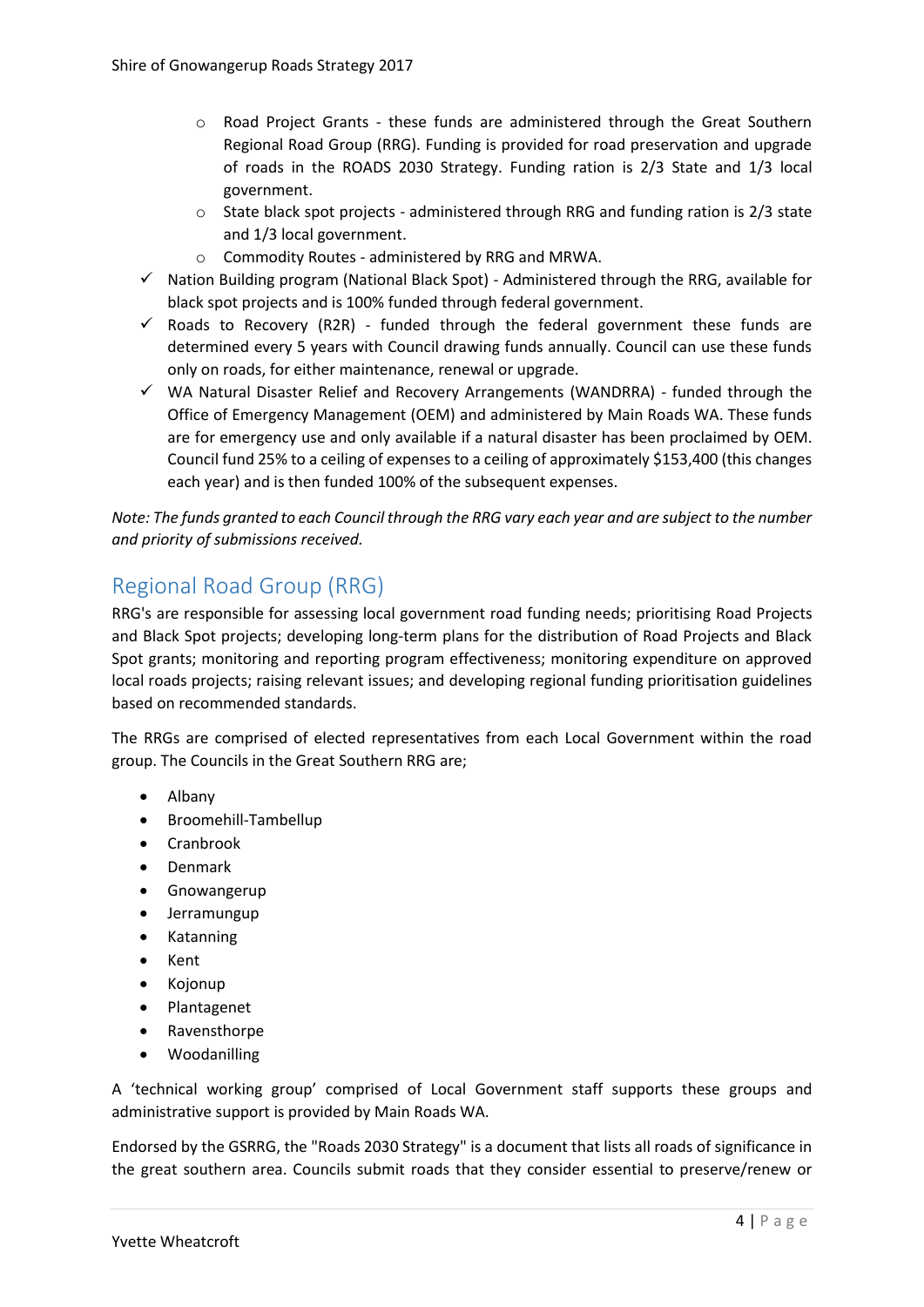upgrade into the future. Only roads listed in the Roads Regional Road Development Strategy are eligible for Road Project Grant funding. The road list is reviewed every 5 years.

#### Roads 2030 Regional Road Development Strategy

The Roads 2030 Regional Road Development Strategies, released during 1997 and 1998, were an initiative of the 1992 Memorandum of Understanding between the State Government and the Western Australian Local Government Association, then known as the Western Australian Municipal Association. The Memorandum of Understanding requires that the road development strategies be reviewed at five yearly intervals to assess the effects of changing circumstances.

The Roads 2030 Regional Road Development Strategy, for the Great Southern Region, constitutes the review of the Roads 2025 Regional Road Development Strategy. Local Governments, within the Great Southern region, were consulted and engaged in the process of reviewing and defining the Roads 2030 road network. The document presents the Roads 2030 road network in two parts: State roads and Local Government roads. Road development strategies for the State Roads are based upon the strategies defined in Main Roads' Road Asset Planning Investment Database. Local Governments reviewed and updated the road development strategies for the Local Government roads.

The roads of significance that the Shire of Gnowangerup has listed are:

- ALymore Street (Gnowangerup Tambellup Rd)
- Bluff Knoll Road
- Borden Bremer Bay Road
- Buncle Street
- Corbett Street
- Eldridge Street
- Garnett Road
- Glengarry Road (Gnowangerup Tambellup Rd)
- Gnowangerup Road (Kwobrup North Rd)
- Gnowangerup Tambellup Road
- Hughes Street (Gnowangerup Tambellup Rd)
- Kwobrup Road
- Mabinup Road (also called Salt River Road)
- Richardson Street
- Stirling Range Drive (managed by DPaW)
- Tieline Road
- Walsh Road

#### Black Spot Funding

Black spots are locations within the road network, usually intersections that are considered dangerous and have had either an accident/fatality in the past or there is a perceived concern there may be an accident in future.

To obtain funding for these areas a Safety Audit is carried out by a qualified engineer to determine the safety issue and to provide suggested necessary remedial work to rectify the problem. These Road safety audits form part of the submission to government for funding. The majority of serious black spot locations in the Shire of Gnowangerup have been addressed and are now monitored for any variations such as traffic changes.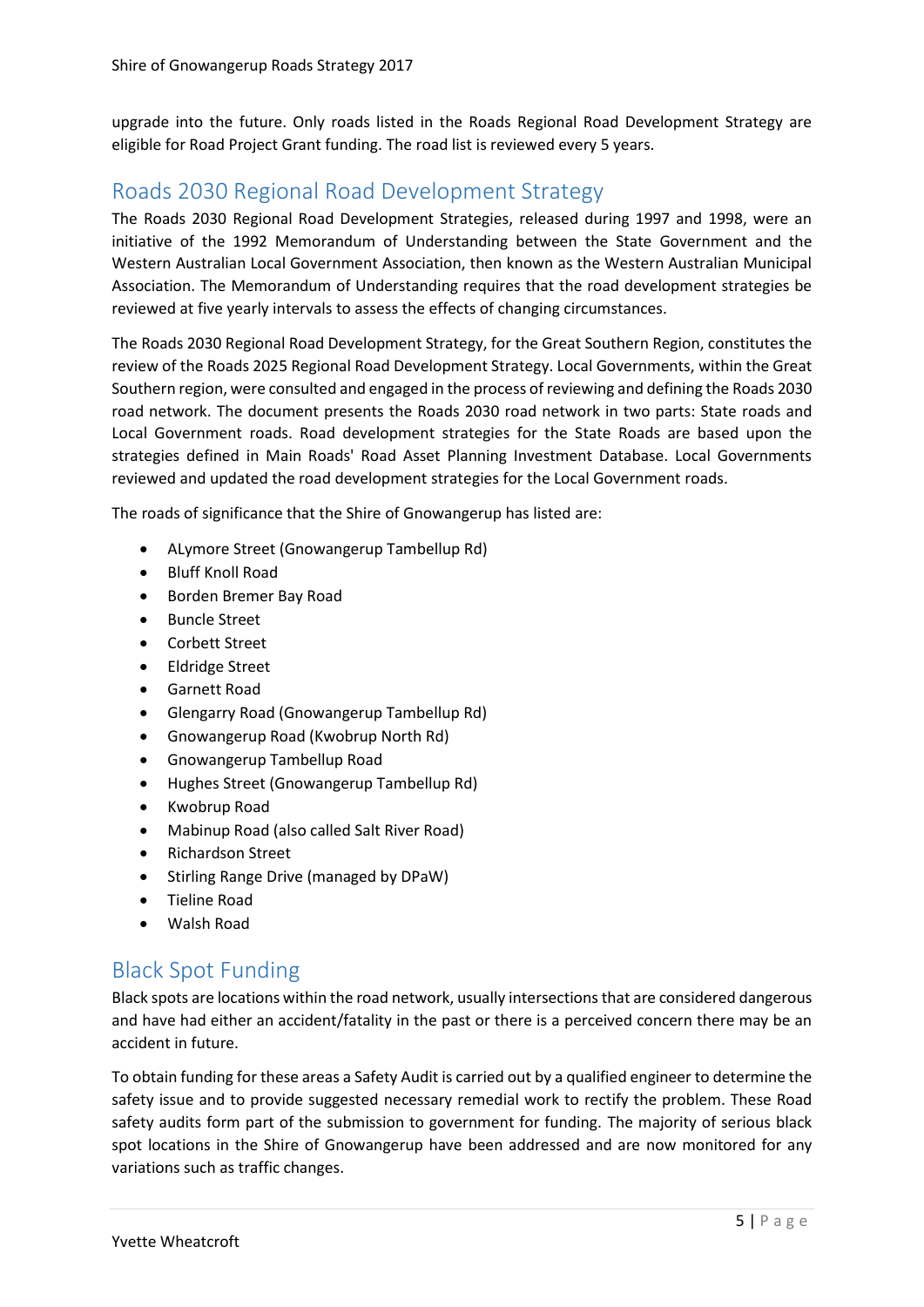## Commodity Routes (Supplementary Fund)

Commodity routes are defined as routes where there is a significant high priority associated with the transport of a commodity such as grain, timber, agricultural lime, iron ore, etc.

#### Construction Resources (Gravel)

Most of the material used for the construction of roads is gravel. Previously gravel was sourced from Council managed reserves however, this resource is now depleted and the majority of gravel is currently sourced from private properties. Although there have been issues in the past with unsatisfactory gravel pit rehabilitation the Shire is in the process of implementing clear and concise gravel pit management plans using best practice for sourcing gravel and the final pit rehabilitation (see Appendix C).

#### Maintenance Practices

The maintenance of rural roads to an acceptable standard is part of the daily routine for the Shire's Work's crew. Regular tasks include;

- maintenance grading
- patching of blow-outs
- clearing culverts and drains
- repair/replacement of guideposts & signs
- verge slashing and herbicide spraying
- vegetation removal

Maintenance grading is the regular grading of the existing gravel pavement to help maintain a flat surface for 'reasonable' vehicle ride. The amount of grading carried out depends on the road hierarchy and the condition of the pavement. As the pavement thickness reduces over time the maintenance cost get higher.

Eventually the road is re-sheeted with 100-150mm of gravel, formed, and shaped with a crown and cross-fall.

*Note: This practice is only effective on roads that have adequate gravel depth and shape. If the road is uneven or has serious rutting then other techniques such as scarifying the existing pavement and reshaping or re-sheeting are advisable*.

Patching of blowouts, large depressions (holes) in the pavement, is carried out by the maintenance grader and involves the spreading of imported gravel into the low area.

*Note; this is a quick fix solution. If the area is showing signs of more deterioration, then resheeting is advisable.*

The roads should be inspected at least every 6-12 months and any guideposts or signs that need replacing are to be undertaken by the works crew.

*Note: The activity should be carried out during the less demanding periods of the year.*

Verge slashing is programed annually along with weed spraying and is usually carried out by the works crew.

*Note: Annual schedules should be programmed with the maintenance grading.*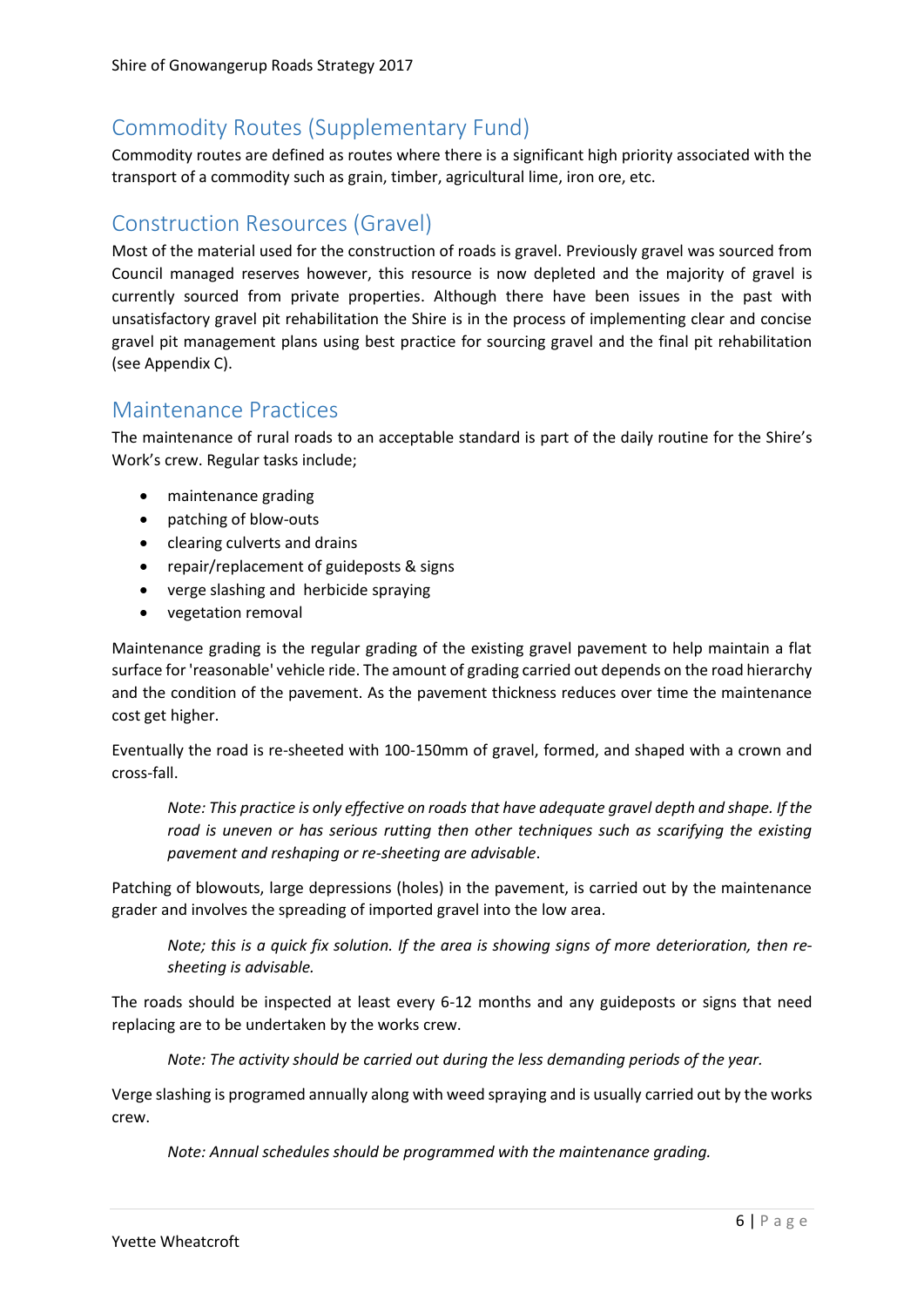Vegetation removal is carried out by the works crew and involves the removal of the entire vegetation from roadside drains to the top of the back-slope.

#### *Note: Once carried out the verges should go on the slashing program for future maintenance.*

The above activities are some of the key maintenance works that the work's crew carry out. Other activities include culvert cleaning, drain clearing and floodway maintenance.

#### Environmental

Council is committed to sustainable management and complying with environmental policy/legislation, particularly in relation to the conservation of native vegetation on roadside verges and reserves. These areas are of great significance, particularly where there are threatened species. The Council works with the Department of Parks and Wildlife (DEPaW) to protect the declared flora within the Shire. At various times DPaW will carry out surveys of roads to determine if the area has any significant rare native vegetation. Council will then be requested to declare these roads 'flora roads' and sign them accordingly (signs are provided by DPaW)

The Shire programs its maintenance practices to ensure that vegetation on these roads remains intact and the roads are still safe for the public to travel.

#### Future Planning

The Shire is developing a ten-year Long Term Financial Plan and programs for re-sheeting and construction upgrades are reviewed annually. Council has adopted a road hierarchy that determines the level of service for each road category; this in turn is used to establish the maintenance and renewal program.

Though the Shire has many kilometres of sealed roads, many are still of single chip seal construction and some considered to be below today's standard when taking into consideration traffic volumes and types of vehicles using them (such as road trains). However, preservation of our current single seal roads will be the priority until all roads are constructed up to an acceptable standard.

The plans under current development include:

- Preservation of sealed roads
- Upgrade of sealed roads including those in Roads 2030 (RRG projects)
- Upgrade/preservation of gravel roads

An action plan is attached (appendix C) to show Council's timeline for these plans.

Traffic counters are used to record traffic volumes to assist with road planning and funding. Council has six counters that are utilised to collect enough information for both low and peak traffic volumes to satisfy funding requirements. The majority of these counters are set on the higher category roads that attract external funding. At times counters will be placed on the lower category roads to capture any changes to daily traffic type and numbers. This data is used to determine the correct road category and corresponding LOS.

Shire staff are to inspect the roads regularly to determine their condition and, using the hierarchy format, will define a robust forward works program that will detail roads that require preservation/upgrading (and associated costs) to ensure that a balanced budget is maintained into the future.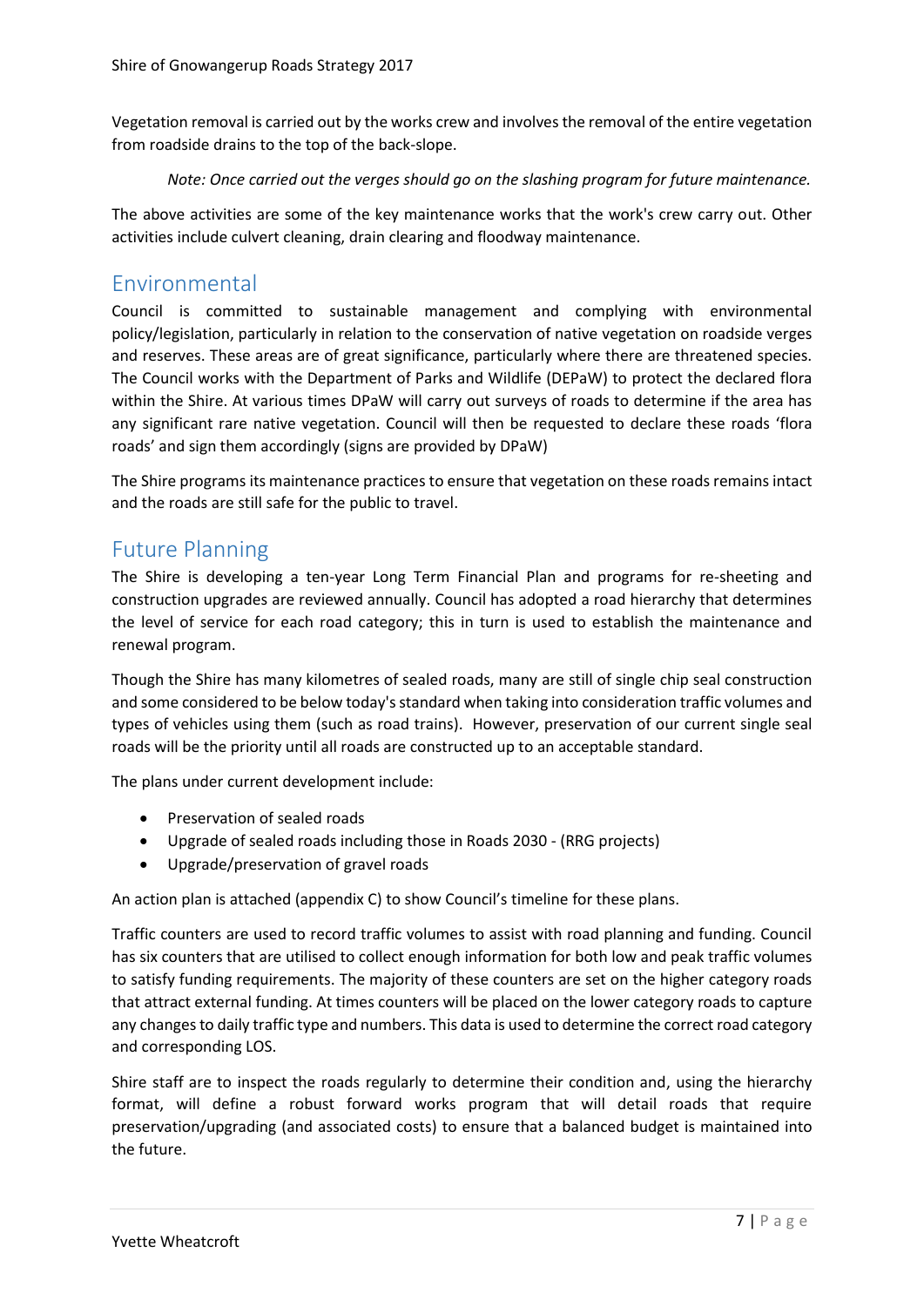The impact from flooding events in January 2016 and February 2017, both of which are WANDRRA eligible events has an effect on Council's future road program and will be adjusted accordingly.

#### Further information

Main Roads WA website: [https://www.mainroads.wa.gov.au](https://www.mainroads.wa.gov.au/) for:

- $\triangleright$  RAV routes
- $\triangleright$  Road Hierarchy Guidelines
- $\triangleright$  Funding

WALGA website [http://walga.asn.au](http://walga.asn.au/) for;

 $\triangleright$  Roads 2030 Strategy

#### Relevant legislation

- Local Government Act 1995
- Planning and Development Act 2005
- Main Roads Act 1930
- Environmental Protection Act 2003
- Soil and Conservation Act 1945
- Environmental Protection and Biodiversity Conservation Act 1999
- Aboriginal Heritage Act 1972
- Wildlife Conservation Act 1950
- Bush Fires Act 1954
- Disability Services Act 1993
- $\div$  Land Act 1933
- Water Authority Act 1987
- State Energy Commission Supply Act 1979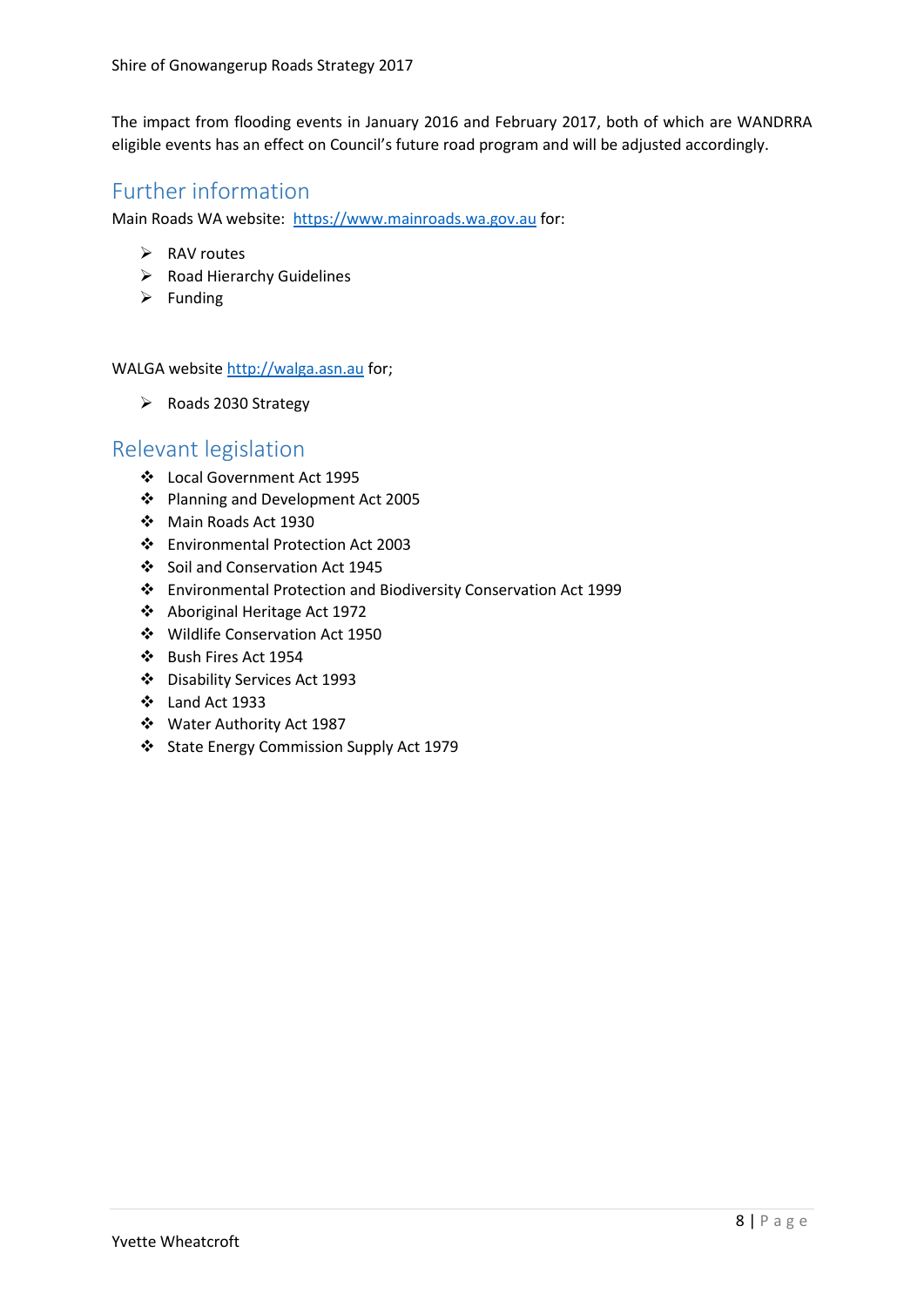# APPENDIX A – Road Hierarchy

#### **ROAD TYPES AND CRITERIA**

\* Roads classification as per Main Roads Criteria

| Criteria                               | Primary<br>Distributor * (PD)                                                                                                                 | <b>District</b><br>Distributor A*                                                                             | <b>District</b><br>Distributor B*                                                                                           | Regional<br>Distributor*                                                                                                  | Local<br>Distributor*                                                                                              | Local<br>Distributor*                                                                                       | Access*<br>Urban (A)                                                                                              | Access*<br>Rural (LA)                                                                       | <b>Minor Access</b><br>Rural (MA)                                               |
|----------------------------------------|-----------------------------------------------------------------------------------------------------------------------------------------------|---------------------------------------------------------------------------------------------------------------|-----------------------------------------------------------------------------------------------------------------------------|---------------------------------------------------------------------------------------------------------------------------|--------------------------------------------------------------------------------------------------------------------|-------------------------------------------------------------------------------------------------------------|-------------------------------------------------------------------------------------------------------------------|---------------------------------------------------------------------------------------------|---------------------------------------------------------------------------------|
|                                        |                                                                                                                                               | Urban (DA)                                                                                                    | Urban (DB)                                                                                                                  | Rural (RD)                                                                                                                | Urban (LD)                                                                                                         | Rural (LD)                                                                                                  |                                                                                                                   |                                                                                             |                                                                                 |
| Description                            | Provide for major<br>regional and inter-<br>regional traffic<br>movement and<br>carry large<br>volumes of<br>generally fast<br>moving traffic | Carry traffic<br>between<br>industrial,<br>commercial and<br>residential areas<br>connect to<br>primary Dist. | These roads have<br>reduced capacity<br>due to flow<br>restrictions from<br>access to and<br>roadside                       | These roads link<br>significant<br>destinations and<br>are designed for<br>efficient<br>movement of<br>traffic            | Roads that carry<br>traffic within a cell<br>and link District or<br>Regional<br><b>Distributors</b>               | Roads that carry<br>traffic within a cell<br>and link Rural<br>District and to<br><b>Rural Access roads</b> | Provide access to<br>abutting<br>properties with<br>amenity, safety<br>and aesthetic<br>aspects given<br>priority | Provide access to<br>abutting rural<br>properties and<br>connecting to<br>distributor roads | Provide access to<br>abutting rural<br>properties (usually<br>no through roads) |
| Primary Criteria*                      |                                                                                                                                               |                                                                                                               |                                                                                                                             |                                                                                                                           |                                                                                                                    |                                                                                                             |                                                                                                                   |                                                                                             |                                                                                 |
| 1. Location                            | All of WA, incl.<br><b>BUA</b>                                                                                                                | Only Built Up Area<br>(BUA)                                                                                   | Only BUA                                                                                                                    | Only BUA                                                                                                                  | All of WA, incl.<br><b>BUA</b>                                                                                     | All of WA, incl.<br><b>BUA</b>                                                                              | All of WA, incl.<br><b>BUA</b>                                                                                    | Shire of Cranbrook                                                                          | Shire of Cranbrook                                                              |
| Responsibility                         | Main Roads WA                                                                                                                                 | Local Govt.                                                                                                   | Local Govt.                                                                                                                 | Local Govt.                                                                                                               | Local Govt.                                                                                                        | Local Govt.                                                                                                 | Local Govt.                                                                                                       | Local Govt.                                                                                 | Local Govt.                                                                     |
| 3.<br>Degree of<br>Connectivity        | High. Connects to<br>other Primary and<br>Distributor roads                                                                                   | High. Connects to<br>Primary and/or<br>other Distributor<br>roads                                             | High. Connects to<br>Primary and/or<br>other Distributor<br>roads                                                           | High. Connects to<br>Primary and/or<br>other Distributor<br>roads                                                         | Medium. Minor<br>Network Role.<br>Connects to<br>Distributors and<br><b>Access Roads</b>                           | Medium. Minor<br>Network Role.<br>Connects to<br>Distributors and<br>Access roads                           | Low. Provides<br>mainly for<br>property access                                                                    | Low. Provides<br>mainly for<br>property access.<br>Connect to local<br>Distributor.         | None, generally a<br>dead end                                                   |
| Predominant<br>$\mathbf{A}$<br>Purpose | Movement of<br>inter-regional<br>and/or cross<br>town/city traffic,<br>e.g. freeways,<br>highways and<br>main roads                           | High capacity<br>traffic movements<br>between<br>industrial,<br>commercial and<br>residential areas           | Reduced capacity<br>but high traffic<br>volumes travelling<br>between<br>industrial,<br>commercial and<br>residential areas | Roads linking<br>significant<br>destinations and<br>designed for<br>efficient<br>movement of<br>traffic within<br>regions | Movement of<br>traffic within local<br>areas and connect<br>access roads to<br>higher order<br><b>Distributors</b> | Movement of<br>traffic within local<br>areas and connect<br>access roads to<br>higher order<br>districts.   | Provision of<br>vehicle access to<br>abutting<br>properties                                                       | Provision of<br>vehicle access to<br>abutting<br>properties.                                | Provision of<br>vehicle access to<br>abutting<br>properties                     |
| Secondary Criteria*                    |                                                                                                                                               |                                                                                                               |                                                                                                                             |                                                                                                                           |                                                                                                                    |                                                                                                             |                                                                                                                   |                                                                                             |                                                                                 |
| 5. Indicative Traffic<br>Volume (AADT) | In accordance<br>with Classification<br>Assess. Guidelines                                                                                    | Above 8 000 vpd                                                                                               | Above 6 000 vpd                                                                                                             | Above 100 vpd                                                                                                             | BUA - Max 6 000<br>vpd<br>Non BUA - < 100                                                                          | $50 - 100$ vpd                                                                                              | BUA - Max 3 000<br>vpd<br>Non BUA - <75                                                                           | $<$ 50 vpd                                                                                  | $<$ 10 vpd                                                                      |
| 6. Recommended<br>operating speed      | 60-110 km/h                                                                                                                                   | 60-80 km/h                                                                                                    | 60-70 km/h                                                                                                                  | 60-110 km/h                                                                                                               | BUA-50-60 km/h<br>Non BUA - 60-110                                                                                 | <80 km/h                                                                                                    | $BUA - 50 km/h$<br>Non BUA - 50-110                                                                               | <80 km/h                                                                                    | <60 km/h                                                                        |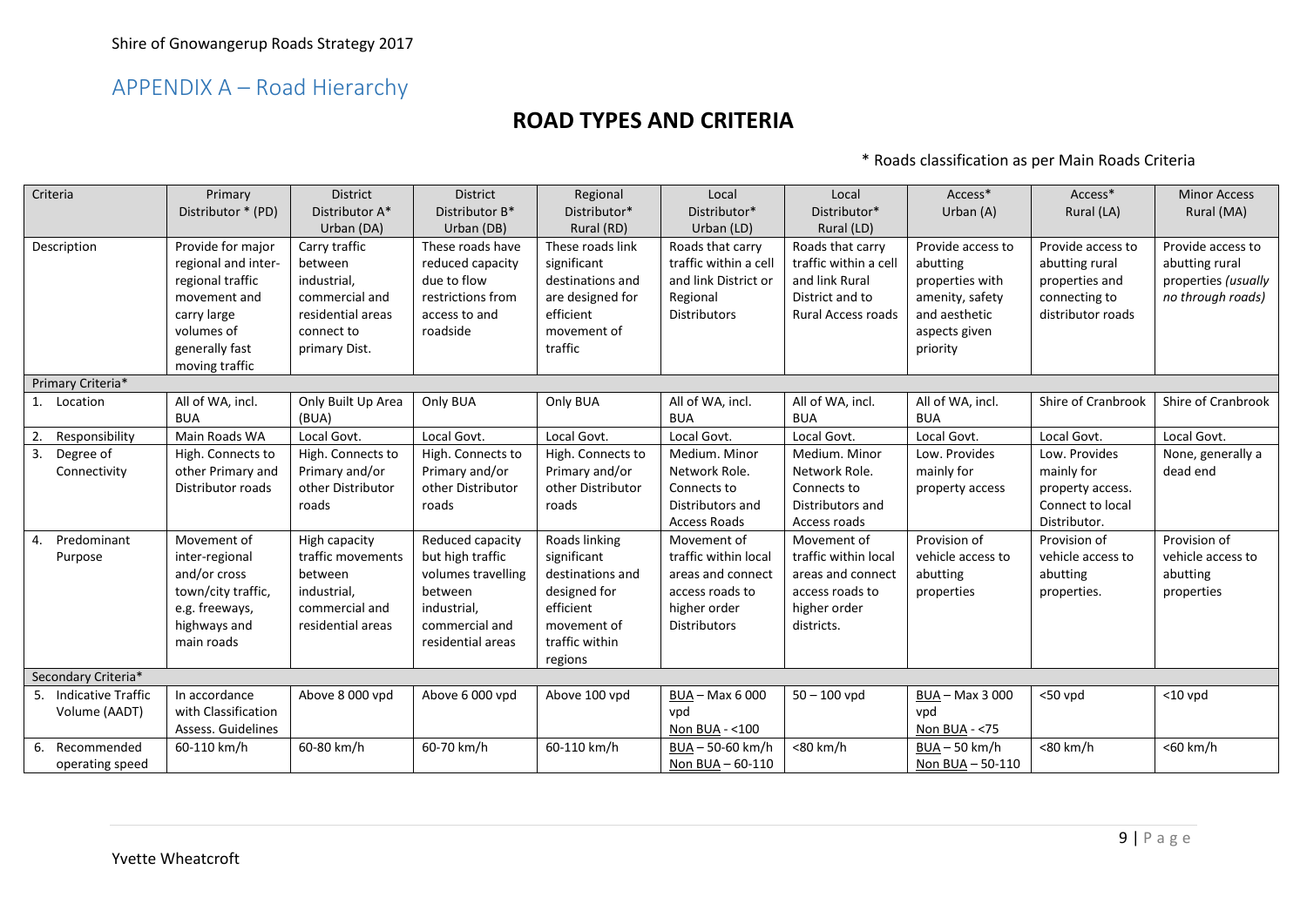#### Shire of Gnowangerup Roads Strategy 2017

| Criteria                             | Primary<br>Distributor * (PD)                                                   | District<br>Distributor A*<br>Urban (DA)                           | <b>District</b><br>Distributor B*<br>Urban (DB)                        | Regional<br>Distributor*<br>Rural (RD)                                                 | Local<br>Distributor*<br>Urban (LD)                                                                       | Local<br>Distributor*<br>Rural (LD)                                        | Access*<br>Urban (A)                                                       | Access*<br>Rural (LA)                                                      | <b>Minor Access</b><br>Rural (MA) |
|--------------------------------------|---------------------------------------------------------------------------------|--------------------------------------------------------------------|------------------------------------------------------------------------|----------------------------------------------------------------------------------------|-----------------------------------------------------------------------------------------------------------|----------------------------------------------------------------------------|----------------------------------------------------------------------------|----------------------------------------------------------------------------|-----------------------------------|
| 7. Heavy Vehicles<br>permitted (RAV) | Yes                                                                             | Yes                                                                | Yes                                                                    | Yes                                                                                    | Yes                                                                                                       | Only to service<br>properties                                              | Only to service<br>properties                                              | Only to service<br>properties                                              | N/R                               |
| 8. Intersection<br>treatments        | Controlled with<br>appropriate<br>measures                                      | Controlled with<br>appropriate<br>measures e.g.<br>traffic signals | Controlled with<br>appropriate Local<br>Area Traffic<br>Management     | Controlled with<br>measures such as<br>signing and line<br>marking of<br>intersection. | Controlled with<br>minor Local area<br>Traffic<br>Management                                              | <b>No</b>                                                                  | Self-controlling<br>with minor<br>measurements                             | Self-controlling<br>with minor<br>measurements                             | <b>No</b>                         |
| 9. Frontage Access                   | None on<br><b>Controlled Access</b><br>Roads                                    | Prefer not to have<br>residential access.<br>Limited<br>commercial | Residential and<br>commercial access<br>due to its historic<br>status. | Prefer not to have<br>property access.                                                 | Yes, for property<br>and commercial                                                                       | Yes                                                                        | Yes                                                                        | Yes                                                                        | Yes                               |
| 10. Pedestrians                      | Preferably none.<br>Crossing should be<br>controlled where<br>possible          | With positive<br>measures for<br>control and safety                | With appropriate<br>measures for<br>control and safety                 | With appropriate<br>measures for<br>control and safety                                 | Yes, with minor<br>safety measures<br>where necessary                                                     | Yes                                                                        | Yes                                                                        | No                                                                         | <b>No</b>                         |
| 11. Buses                            | Yes                                                                             | Yes                                                                | Yes                                                                    | Yes                                                                                    | Yes                                                                                                       | School buses                                                               | School buses                                                               | School buses                                                               | <b>No</b>                         |
| 12. On-Road Parking                  | No. (emergency<br>parking on<br>shoulders only                                  | Generally no.<br>Clearways where<br>necessary.                     | Not preferred.<br>Clearways where<br>necessary                         | No. Emergency<br>parking on<br>shoulders.                                              | $BUA - yes$ , where<br>sufficient width,<br>etc.<br>Non BUA - No.<br>Emergency<br>parking on<br>shoulders | Yes, where<br>sufficient width<br>and sight distance<br>allow safe passing | Yes, where<br>sufficient width<br>and sight distance<br>allow safe passing | Yes, where<br>sufficient width<br>and sight distance<br>allow safe passing | N/R                               |
| 13. Signs & Line<br>marking          | Centrelines, speed<br>signs, guide and<br>service signs to<br>highway standard. | Centrelines, speed<br>signs, guide and<br>service signs            | Centrelines, speed<br>signs, guide and<br>service signs                | Centrelines, speed<br>signs, guide signs                                               | Speed and guide<br>signs.                                                                                 | Rural areas $-$<br>guide signs.                                            | Urban areas -<br>generally not<br>applicable                               | Rural areas $-$<br>guide signs.                                            | <b>No</b>                         |
| 14. Rest Areas &<br>Parking Bays     | In accordance<br>with "Roadside<br><b>Stopping Places</b><br>Policy"            | N/A                                                                | N/A                                                                    | Parking Bays/Rest<br>Areas. Desired at<br>60km spacing                                 | N/A                                                                                                       | N/A                                                                        | N/A                                                                        | N/A                                                                        | N/A                               |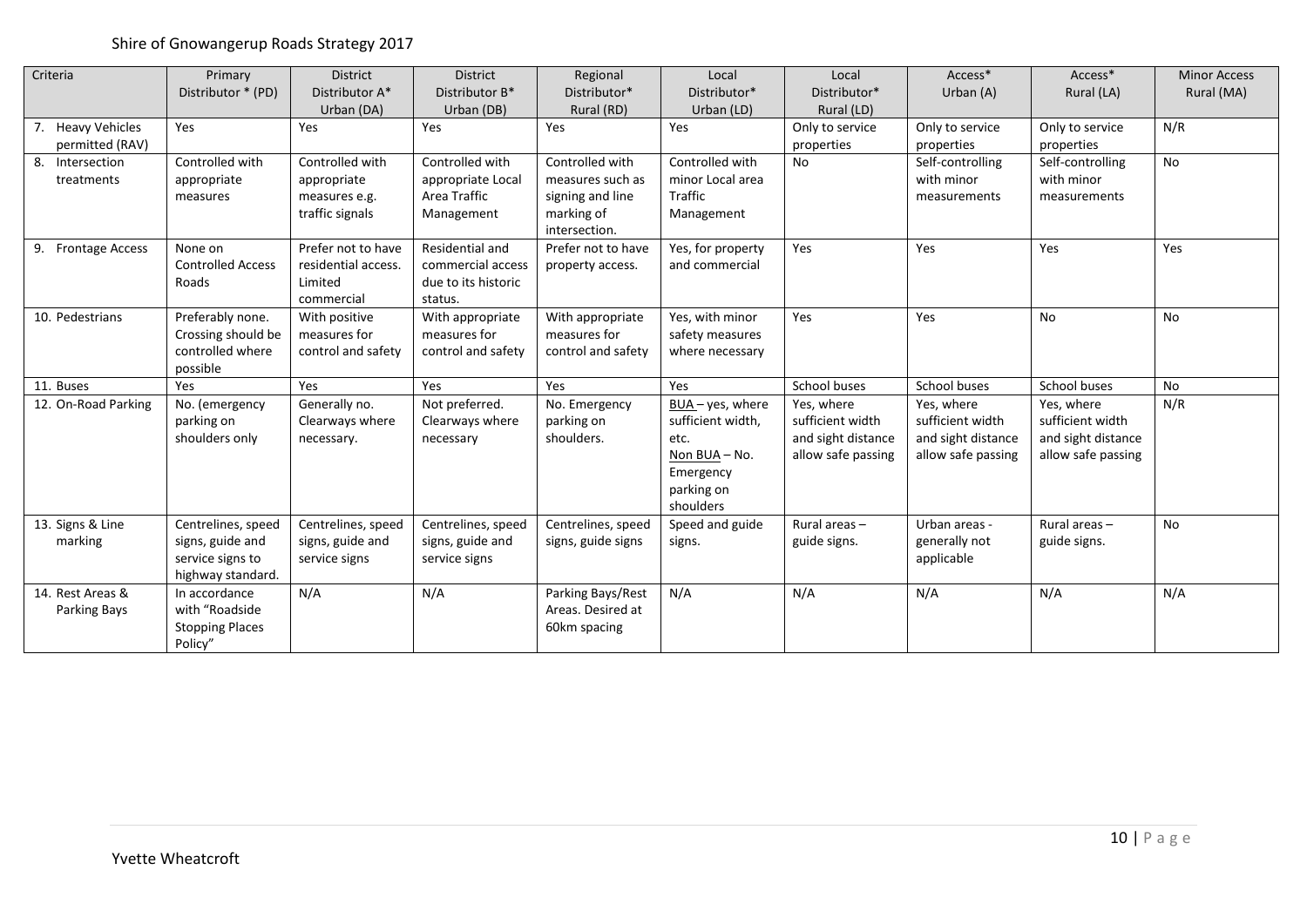#### APPENDIX B – Level of Service

## Shire of Gnowangerup Levels of Service

| Type 5 - Sealed Road (7m seal width) - Primary Distributor Roads                                                                                         |
|----------------------------------------------------------------------------------------------------------------------------------------------------------|
| MRWA Class 1 Regional Distributor (Roads 2030 Road)                                                                                                      |
| Carriageway 9 metres - vegetation clearing - 16 metres.                                                                                                  |
| This is a further development of the Type 4 with extra seal width being provided to cater for higher traffic volumes and a high proportion of heavy      |
| vehicles.                                                                                                                                                |
| Type 4 - Sealed Road (min 6.4m seal width) - District Distributor A (Major Feeder)                                                                       |
| <b>MRWA Class 2 Local Distributor</b>                                                                                                                    |
| Carriageway 9 metres - vegetation clearing - 16 metres.                                                                                                  |
| Sealed no kerbing.                                                                                                                                       |
| Sealing is carried out to improve road-user comfort and safety when the road is experiencing higher traffic volumes or when significant numbers of heavy |
| vehicles are required to use a Type 3 Road. A Type 3 road is upgraded to a Type 4 by building up the residual gravel pavement to a full thickness        |
| then compacted and sealed.                                                                                                                               |
| Type 3 - Gravel Road - District Distributor B (Lesser Feeder)                                                                                            |
| <b>MRWA Class 2 Local Distributor</b>                                                                                                                    |
| Carriageway 8 metres - vegetation clearing -15 metres.                                                                                                   |
| Road construction from imported material of adequate thickness, shaped and drained.                                                                      |
| When maintenance costs increase to unacceptable levels or when economic or social benefits are evident, a Type 2 road can be improved by sheeting        |
| the surface with suitable gravel material to become a Type 3 road.                                                                                       |
| Type 2 - Formed Road - Local Distributor (Access Major)                                                                                                  |
| <b>MRWA Class 3 Access Road</b>                                                                                                                          |
| Carriageway - 7 metres - vegetation clearing - 13 metres.                                                                                                |
| Formed, raised and drained road without imported material or a constructed pavement.                                                                     |
| To avoid possible further relocation of the road and the resultant impact on the landscape environment, Type 2 earth works are constructed using local   |
| road-making materials and improved drainage control                                                                                                      |
| Type 1 - Unformed Road - Access Minor                                                                                                                    |
| <b>MRWA Class 3 Access Road</b>                                                                                                                          |
| Carriageway $-5$ meters - vegetation clearing $-8$ meters.                                                                                               |
| Cleared - flat bladed, minimum construction, formation consists of adjacent material.                                                                    |
| This type is the first stage development of the road when the alignment is cleared of all vegetation with the running surface constructed with materials |
| in-situ. This type of road allows for light traffic. With minimal drainage provision, the road is prone to closure during periods of heavy rainfall.     |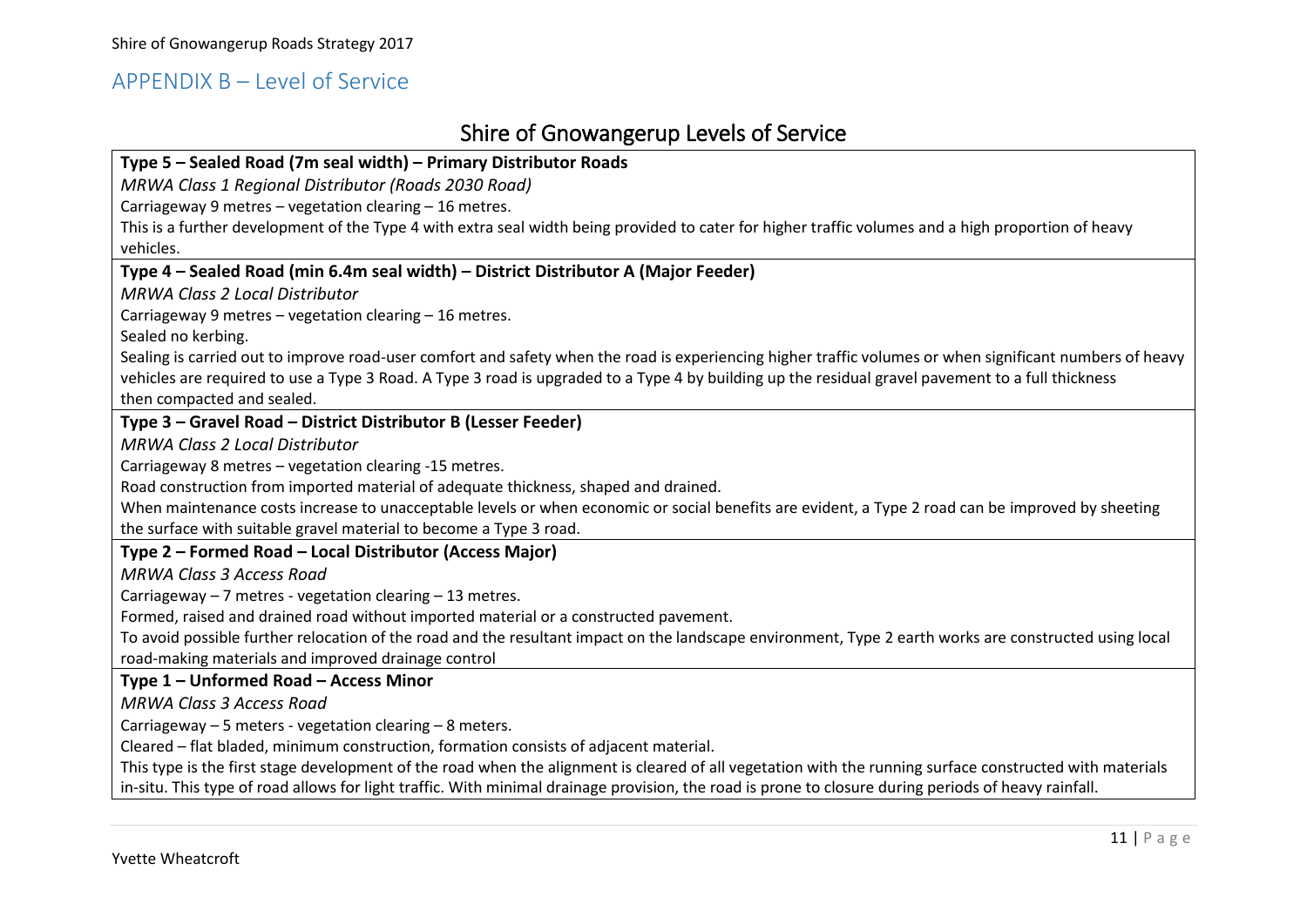## APPENDIX C – Action Plan

## Action Plan

| <b>Planned Activity</b>                                                                         |                          | <b>Strategic Details</b>    | Progress report                                                                                                                                                               |                 |                                                                  |
|-------------------------------------------------------------------------------------------------|--------------------------|-----------------------------|-------------------------------------------------------------------------------------------------------------------------------------------------------------------------------|-----------------|------------------------------------------------------------------|
|                                                                                                 | Responsible Officer      | Timeframe                   | Milestones                                                                                                                                                                    | Status/Progress | Comments                                                         |
| 1. Traffic counts for<br>significant roads                                                      | <b>MW</b>                | Ongoing                     | • Low and peak traffic volumes for<br>roads                                                                                                                                   |                 |                                                                  |
| 2. Gravel Pit Register                                                                          | MW/Leading Hands         | <b>June 2018</b><br>Ongoing | • List of existing pits<br>• List of new gravel sources for<br>the Shire<br>• Rehab program                                                                                   |                 |                                                                  |
| 3. Rural road verge<br>maintenance schedule                                                     | MW/Leading Hands         | <b>June 2018</b>            | • Schedule for slashing<br>• Schedule for spraying<br>• List of roads needing vegetation<br>pruning                                                                           |                 |                                                                  |
| 4. Road grading<br>maintenance procedure                                                        | MW/Leading Hands         | <b>June 2018</b>            | • Grading procedures<br>• Grading techniques, training if<br>required                                                                                                         |                 | Training to be<br>organised with<br>assistance of<br><b>MRWA</b> |
| 5. Sealed road future<br>preservation program<br>(including RRG 2030<br>roads) for next 5 years | MW/AWMC                  | <b>End 2017</b><br>Ongoing  | • Update list of sealed roads with<br>single seal road holding priority<br>for preservation<br>• Develop RRG 5yr preservation<br>plan<br>• Linked to asset management<br>plan |                 |                                                                  |
| 6. Upgrade and preservation<br>of unsealed roads                                                | MW/AWMC                  | <b>June 2018</b>            | • Linked to levels of service<br>• Linked to asset management<br>plan                                                                                                         |                 |                                                                  |
| 7. Upgrade RAMM                                                                                 | MW/AWMC<br>MW/Consultant | Ongoing<br>2018             | • Upgrade RAMM<br>• Review of sealed road condition<br>(in conjunction with Fair Value)                                                                                       |                 |                                                                  |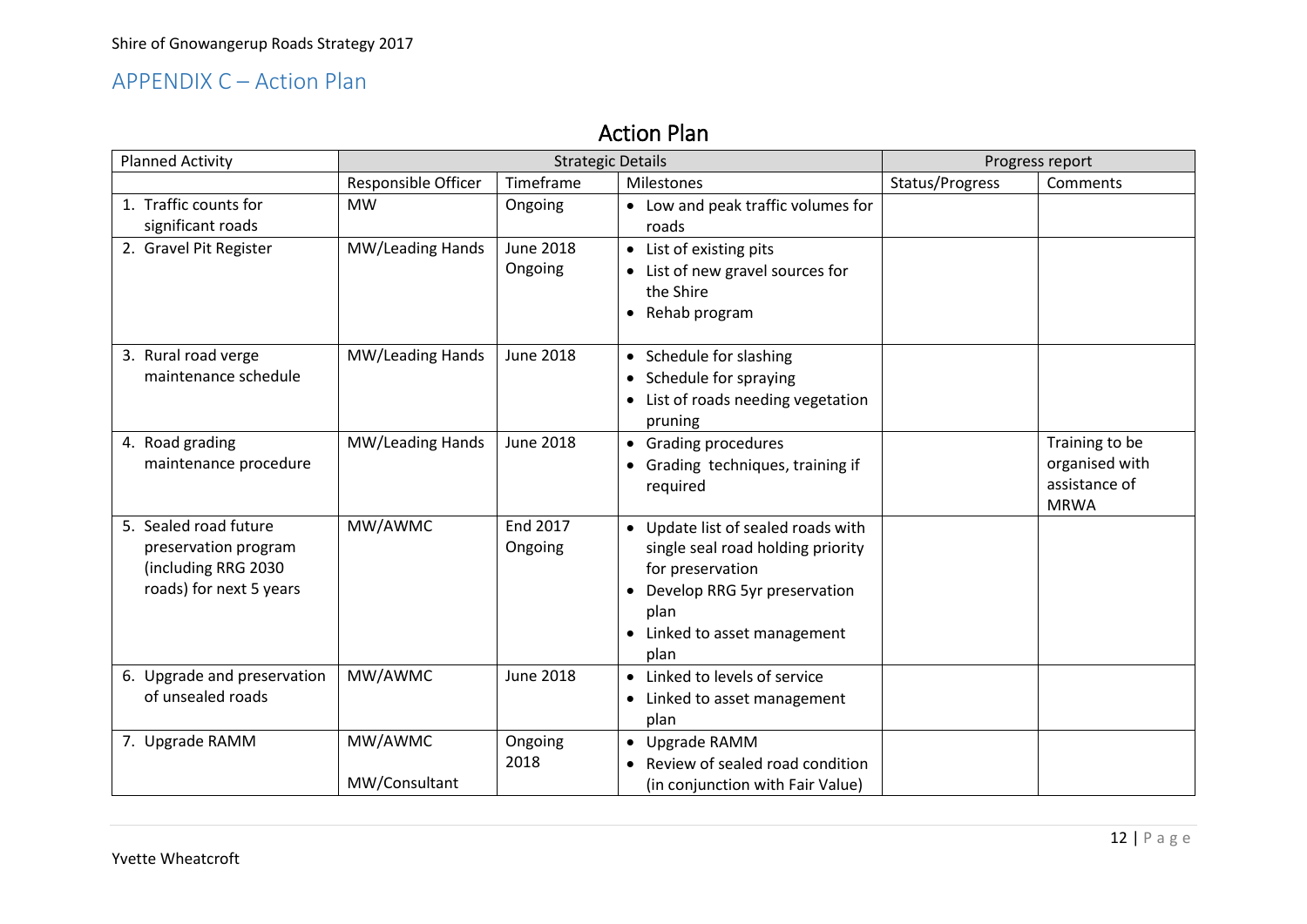## APPENDIX D – Road Hierarchy

## Road Hierarchy

| <b>CATEGORY 5 - PRIMARY DISTRIBUTOR ROADS</b>                                                                              |
|----------------------------------------------------------------------------------------------------------------------------|
| (MRWA Class 1 Regional Distributor Road) - ROADS 2030                                                                      |
| Bluff Knoll Rd (Maintained by DPaW)                                                                                        |
| Borden Bremer Bay Road                                                                                                     |
| <b>Buncle Street</b>                                                                                                       |
| <b>Corbett Street</b>                                                                                                      |
| <b>Eldridge Street</b>                                                                                                     |
| <b>Garnett Road</b>                                                                                                        |
| <b>Richardson Street</b>                                                                                                   |
| Gnowangerup Tambellup Road (incl. part Aylmore Street (0.24-0.58 SLK) Glengarry Road (0-0.9SLK) Hughes Street (0.0.38 SLK) |
| Salt River Road (Mabinup Road)                                                                                             |
| Tieline Road (west of Chester Pass Road)                                                                                   |
| <b>Walsh Road</b>                                                                                                          |
| Gnowangerup Road (Kwobrup Road north of Tieline Road)                                                                      |
| Kwobrup Road                                                                                                               |
| Stirling Range Drive (maintained by DPaW)                                                                                  |
|                                                                                                                            |
| <b>CATEGORY 4 - DISTRICT DISTRIBUTOR A (Major Feeder)</b>                                                                  |
| (MRWA Class 2 Local Distributor)                                                                                           |
| Boxwood Ongerup Road (Ongerup town site to Cowalellup Road)                                                                |
| Chillinup Road                                                                                                             |
| North Stirling Road (west of Formby South Road)                                                                            |
| Ongerup Pingrup Road                                                                                                       |
| Sandalwood Road (from Chester Pass Road to O'Meehans Road)                                                                 |
| Strathaven Road (north of Airport Road)                                                                                    |
| <b>Toompup South Road</b>                                                                                                  |
|                                                                                                                            |
| <b>CATEGORY 3 - DISTRICT DISTRIBUTOR B (Lessor Feeder)</b>                                                                 |
| (MRWA Class 2 Local Distributor)                                                                                           |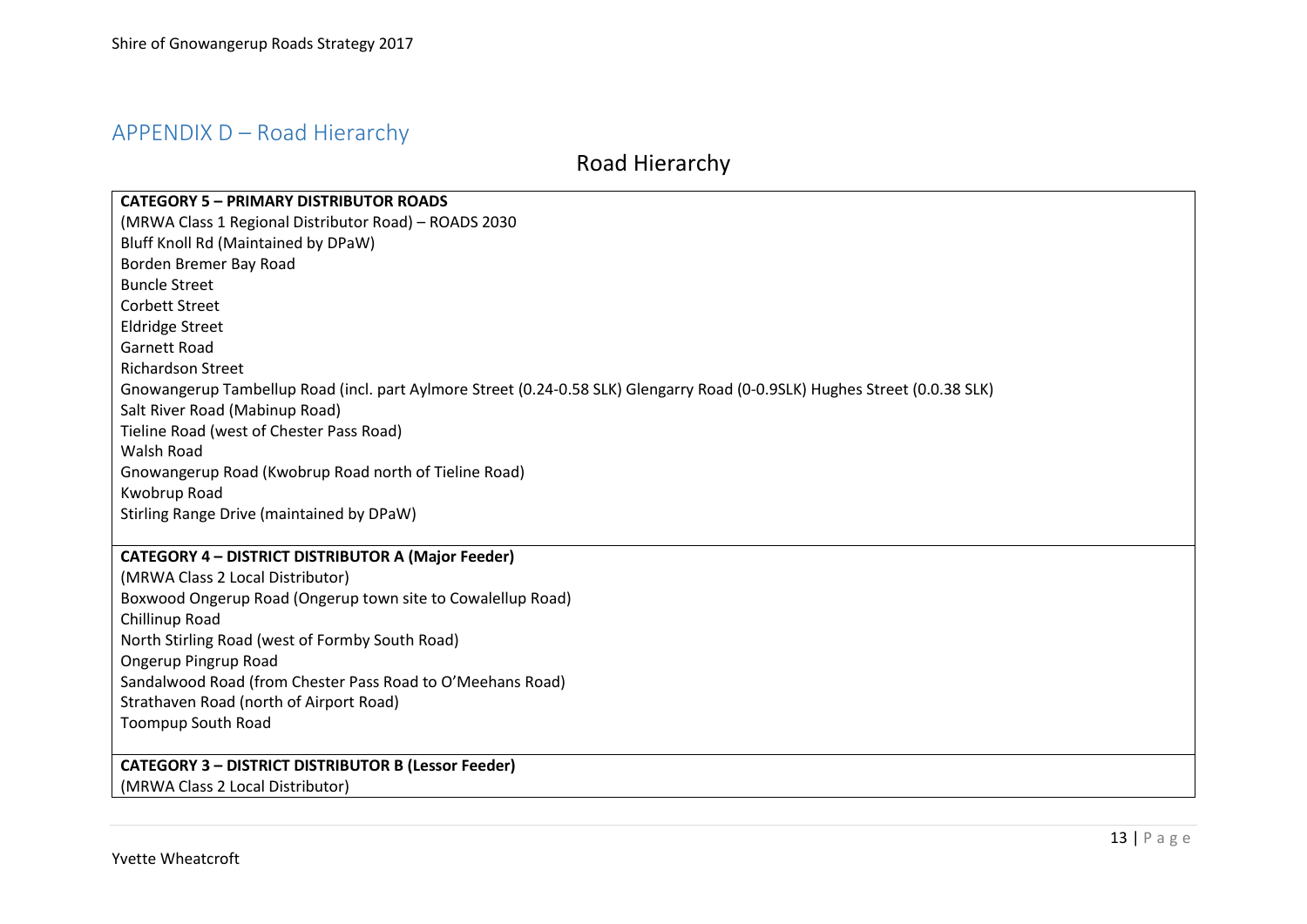| Airport Road                                                  |
|---------------------------------------------------------------|
| Allardyce Street                                              |
| <b>Aylmore Street</b>                                         |
| Boxwood Hill Ongerup Road (Cowalellup Road to Shire boundary) |
| Coromup Road                                                  |
| Cowalellup Road                                               |
| Cowcher Road                                                  |
| <b>Gleeson Road</b>                                           |
| Gnowellen Road (to Shire boundary)                            |
| Hinkley Road (from Aylmore Street to Stutley Road)            |
| Jaekel Street                                                 |
| Magitup Road                                                  |
| Mindarabin Road                                               |
| <b>Moir Street</b>                                            |
| Nightwell Road                                                |
| North Stirling Road (from Formby south to Chester Pass Road)  |
| Old Ongerup Road                                              |
| O'Neill Road (from Ongerup Pingrup Rd to Chester Pass Road)   |
| Pallinup Boundary Road                                        |
| <b>Pinacle Road</b>                                           |
| Rabbit Proof Fence Road                                       |
| Salt River Road (from Formby South to Chester Pass Road)      |
| Sandalwood Road (O'Meehans Road to Borden Bremer Bay Road)    |
| Soldiers Road                                                 |
| <b>Woodlands Road</b>                                         |
|                                                               |
| <b>CATEGORY 2 - LOCAL DISTRIBUTOR (Access Major)</b>          |
| (MRWA Class 3 Access Road)                                    |
| <b>Cecil Street</b>                                           |
| Clear Hills Road                                              |
| Day Road                                                      |
| <b>Hart Road</b>                                              |
| Highdenup Road                                                |
| Hinkley Road (from Moores Dam Road to Mindarabin Road)        |
| Holden Road                                                   |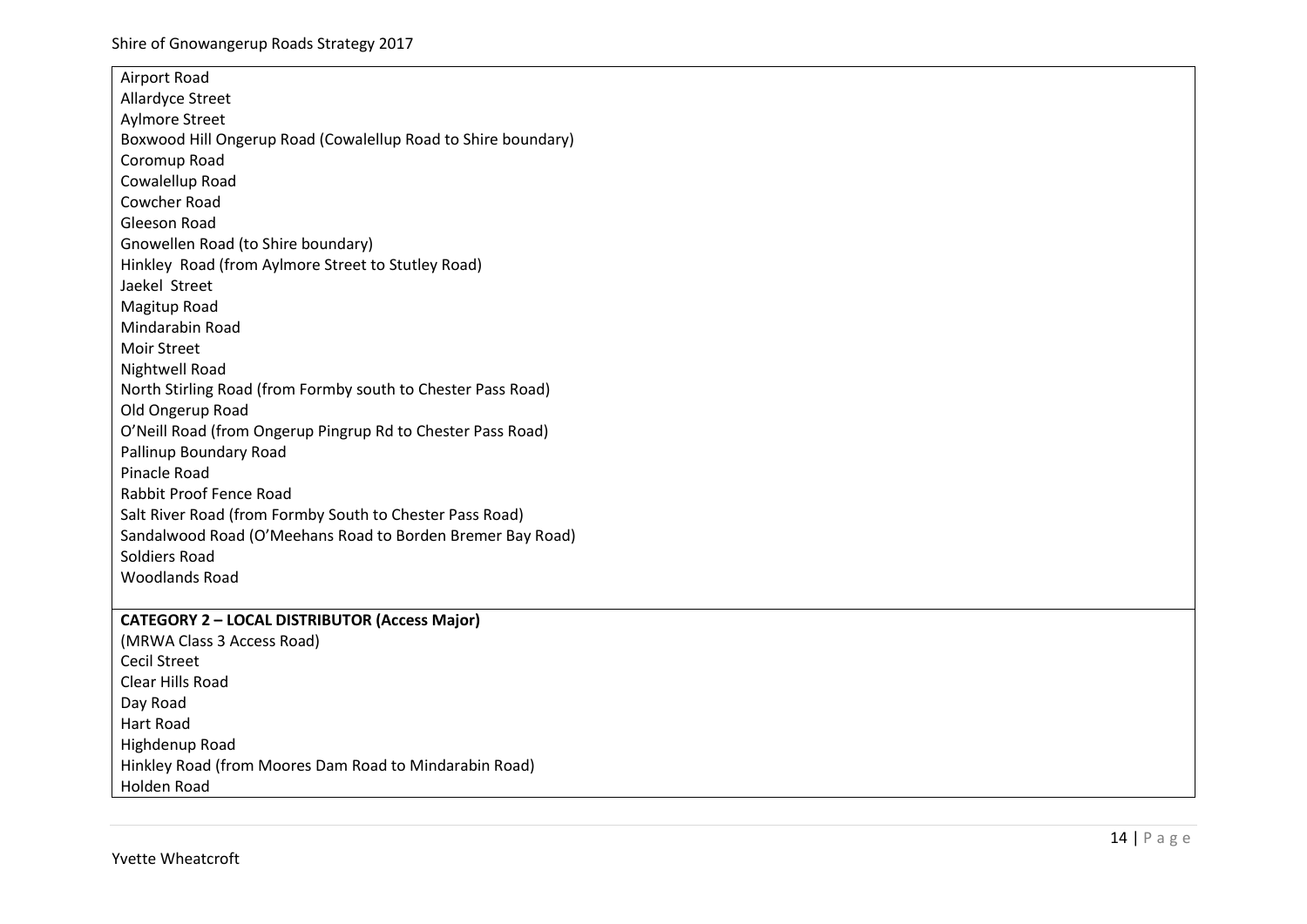| Jackitup Road (from Jakcitup North Road to Moores Dam Road) |
|-------------------------------------------------------------|
| Kybellup Road (from Formby South Road to Shire boundary)    |
| <b>Magners Road</b>                                         |
| Maileeup Road                                               |
| <b>McDonald Street</b>                                      |
| New Country Road                                            |
| Nightwell South Road                                        |
| Oakdale Road                                                |
| O'Meehans Road                                              |
| Pallinup Road                                               |
| Park Road (to Day Road)                                     |
| Sandalwood Road (from O'Meehan to Borden Bremer Bay Road)   |
| Whitehead Road                                              |
|                                                             |

#### **CATEGORY 1 – ACCESS (Access Minor )**

(MRWA Class 3 Access Road) Araluen Roa d Beard Street Bell Street Black Road Bridgman Roa d Camballup Roa d Carpenter Street Cleveland Roa d Cuneo Close D Stewart Roa d Davies Roa d Dawson Roa d DeJagers Roa d Denny Street Dooleys Road (also known as Dolley Road) Douglas Road Evans Street Formby Street Foster Roa d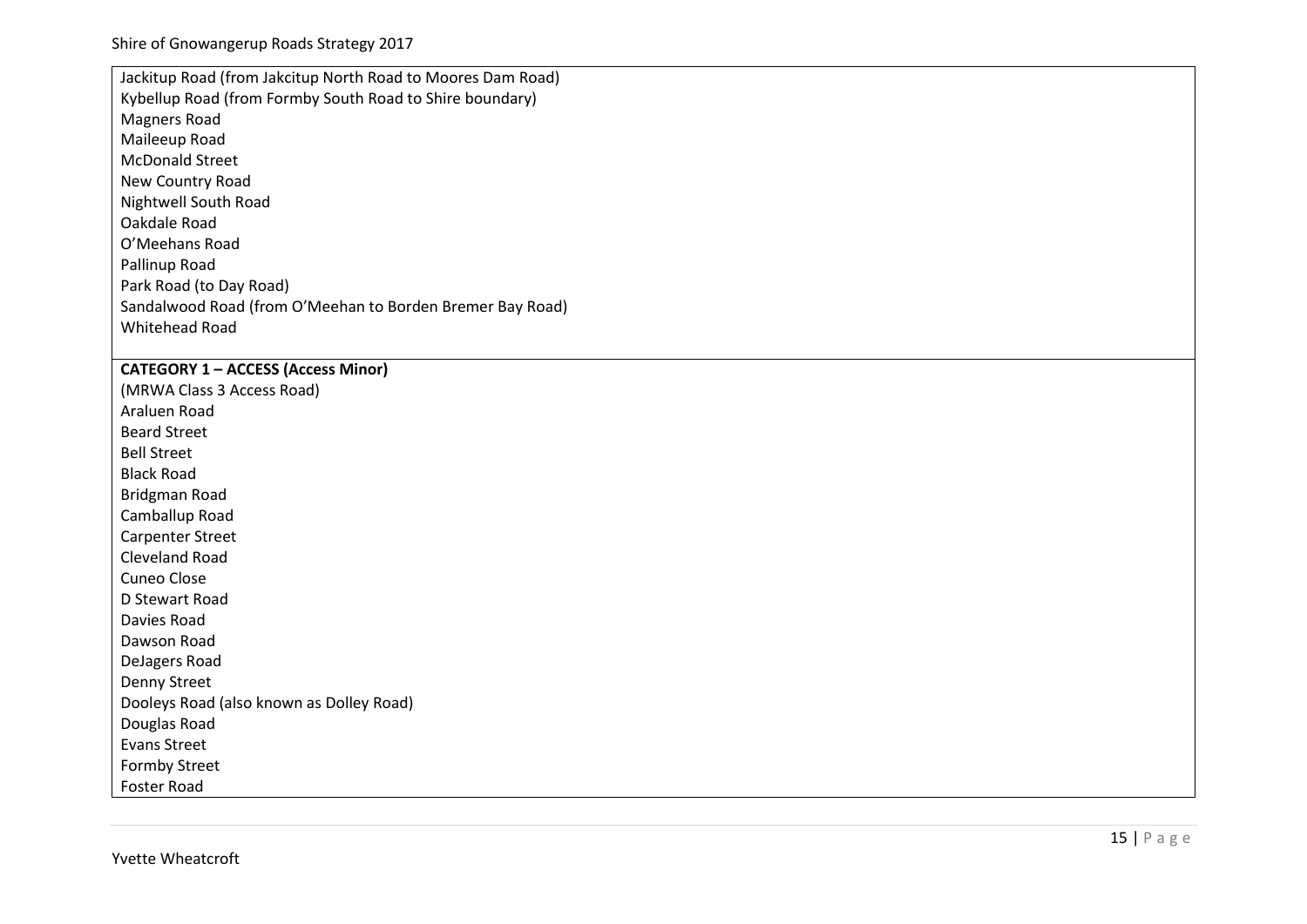| Freegards Road                                           |
|----------------------------------------------------------|
| <b>Glenelg Road</b>                                      |
| <b>Glengarry Road</b>                                    |
| Greaves Hill Road                                        |
| <b>Grimster Road</b>                                     |
| <b>Grocock Street</b>                                    |
| <b>Gully Road</b>                                        |
| H Smith Road                                             |
| Hams Street                                              |
| Haxby Road                                               |
| Hobbs Road                                               |
| Hornsey Road                                             |
| <b>House Street</b>                                      |
| <b>Ireland Road</b>                                      |
| Jackitup North Road                                      |
| Jackitup Road (from Moores Dam Road)                     |
| Jackitup West Road                                       |
| Jam Road                                                 |
| Jamvale Road                                             |
| John Avenue                                              |
| John Streeet                                             |
| Jones Road                                               |
| Kelly Road                                               |
| <b>Lamont Street</b>                                     |
| Laurier Road                                             |
| Laurier South Road                                       |
| <b>McDonald Road</b>                                     |
| Moores Dam Rd                                            |
| Mores Dam West Road (Parker Road)                        |
| Mount Toolbrunup Road (maintained by DEPaW)              |
| Mungerup South Road                                      |
| O'Neill Road (from Ongerup Pingrup Road to P Jones Road) |
| P Jones Road                                             |
| Park Road (from Day Road)                                |
| Peerup Road                                              |